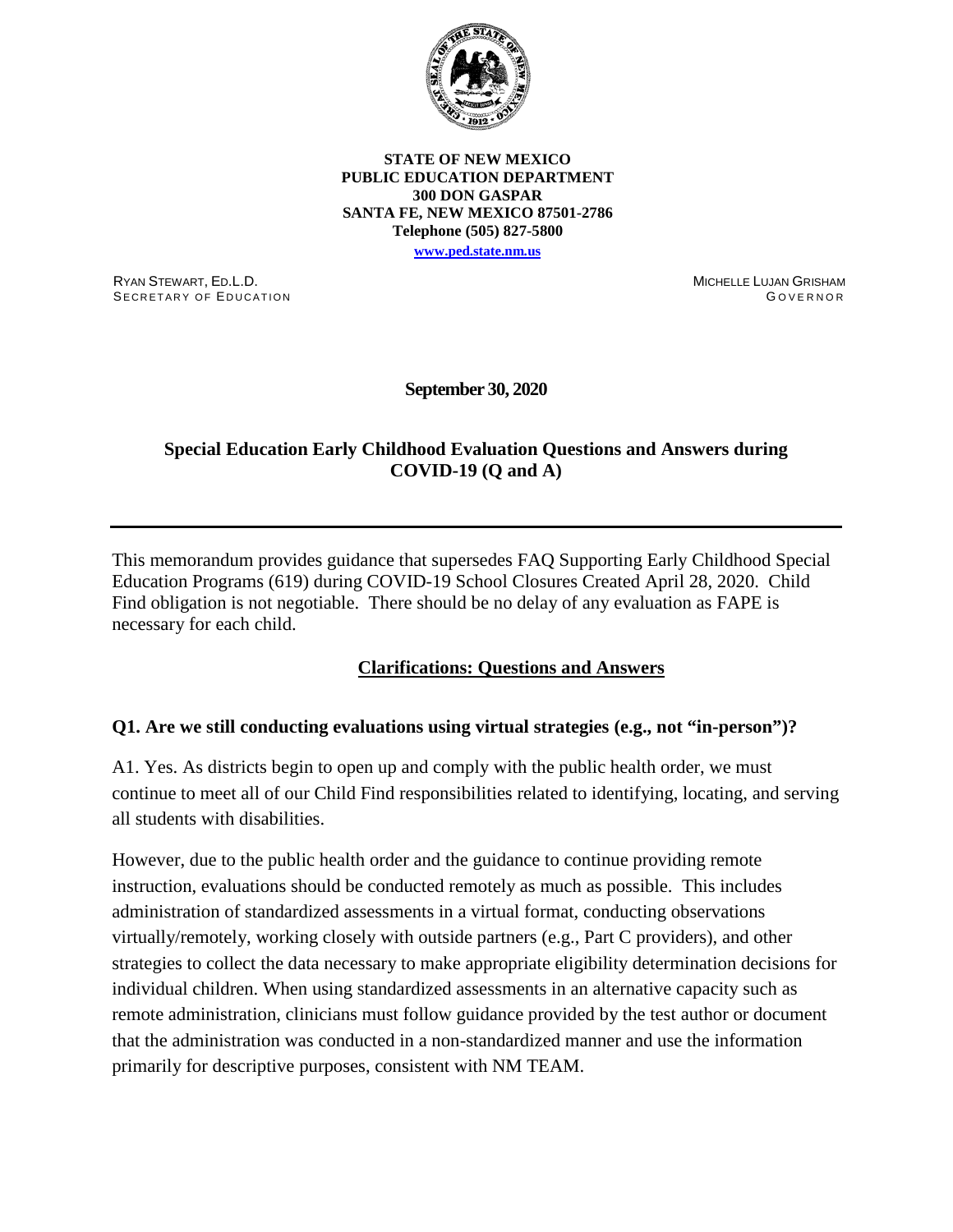Special Education Early Childhood Evaluation FAQ September 30, 2020 Page **2** of **10**

As schools begin to transition to a hybrid or fully-open model, EDTs are encouraged to continue to use virtual/remote evaluation strategies as much as appropriate to minimize exposure risk to the children, families, staff, and others. EDTs should not delay appropriate eligibility determination decisions because of the inability to conduct in-person assessments.

# **Q2. Are virtual/remote evaluations appropriate? If so, under what circumstance or parameters?**

A2. Yes, EDTs must use any appropriate strategies to meet their Child Find responsibilities. This includes using virtual or remote strategies to collect the evaluation data necessary to make an eligibility determination decision, determine appropriate supports and services, etc. This may include the use of standardized assessments conducted remotely (when appropriate), observations, informal assessment sources, etc. Most types of data can be appropriately collected in a virtual or remote context, so EDTs should work creatively and collaboratively to identify appropriate strategies to collect the necessary data.

# **Q3. Part C providers have begun to use different assessments (e.g., ASQ-3). Should EDT use that information?**

A3.You must consider all of the existing data, including information provided from Part C. During the COVID-19 pandemic, Part C providers are transitioning from the IDA to the ASQ. As such, school-based teams will be expected to use that information to guide their Part B evaluations to ensure that all required data are gathered during the evaluation process. Part C may provide Part B with narratives and data (e.g., HELP, Oregon, AEPS, and the IDA) even though it was conducted more than six months prior to the Part B Eligibility Determination Team (EDT) meeting.

While this data may not be used for the eligibility determination decision, this information may be useful for the Review of Existing Evaluation Data (REED) process, in order to help inform EDTs as to what additional data, if any, may be necessary for the evaluation process. Schoolbased evaluation teams are reminded that they should not be relying solely on information provided by Part C to make an eligibility determination. However, it is possible to make eligibility determination decisions without in-person interactions if the EDT has been able to use a combination of Part C data (when available) and additional data gathered by the EDT to collect sufficient data to meet the requirements of NM TEAM—Teams are expected to gather all of the necessary data, which may include partnering with Part C to participate in virtual early intervention visits as part of the evaluation, conducting assessments virtually (if appropriate), conducting observations virtually, collaborating closely with the parents and Part C providers, and finding alternative methods to document the child's levels of performance (e.g., without relying on age-equivalencies or standardized test scores). Consistent with PED and NM TEAM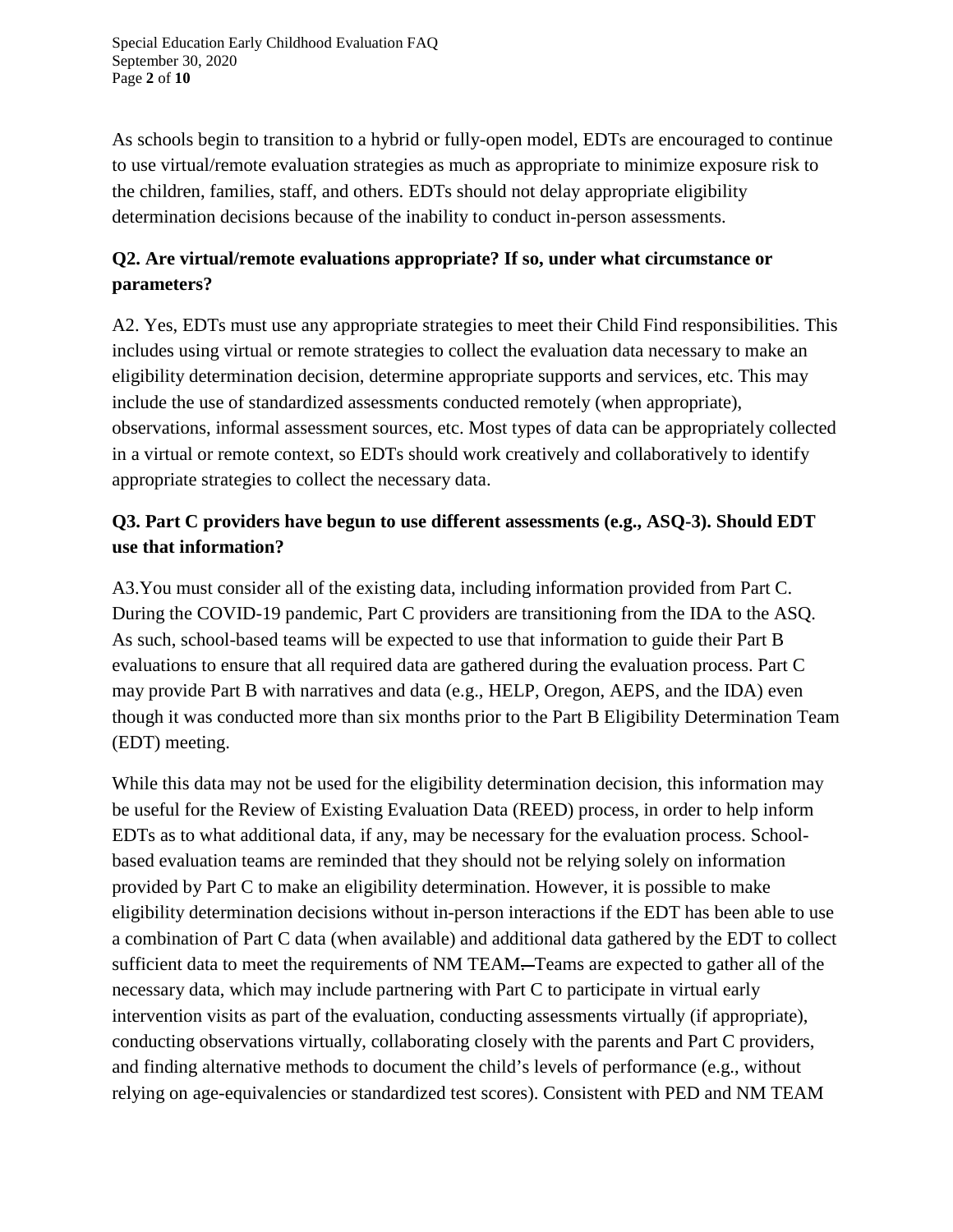Special Education Early Childhood Evaluation FAQ September 30, 2020 Page **3** of **10**

guidance, EDTs are not required to have standardized test scores when determining eligibility for special education and related services. Further information specifically related to the eligibility category of Developmental Delay can be found in the Developmental Delay clarification memo issued September 23, 2020, which can be found here: [https://webnew.ped.state.nm.us/wp](https://webnew.ped.state.nm.us/wp-content/uploads/2020/04/Final-NMPED-DD-Memo_03.2020.pdf)[content/uploads/2020/04/Final-NMPED-DD-Memo\\_03.2020.pdf](https://webnew.ped.state.nm.us/wp-content/uploads/2020/04/Final-NMPED-DD-Memo_03.2020.pdf)

## **Q4. If we don't have all of the data that we typically gather during an evaluation, can we make a provisional eligibility determination decision?**

A 4. No. Nothing in IDEA or NMAC allows for the concept of a "provisional eligibility determination decision." EDTs are expected to gather all of the necessary data to make an eligibility determination decision under one of the 13 IDEA categories. During times of school closure, this often requires EDTs to think broadly about evaluation methods outside the use of the traditional assessments upon which teams often rely. Again, EDTs are expected to use virtual observations, informal assessment strategies, and other methods in collaboration with other school team members, the child's parent(s), and other service providers (e.g., daycare).

# **Q5. How do we meet requirements for specific NM TEAM requirements (e.g., "2 SD below the mean," "autism specific instrument") if we are unable to do in-person evaluations?**

A5. First, although the eligibility category of Developmental Delay includes guidance that EDTs need to document that the child's performance in a specific area is 2 SD below the mean, EDTs are encouraged to review the NM TEAM sections on Use and Interpretation of Standardized Scores. Teams are always expected to use a variety of data sources (not just standardized test scores) to document if the child meets these criteria. In addition, in some situations (such as during school closures), the EDT may determine that a standardized assessment is not the most appropriate method for gathering the necessary data. Teams are reminded that the purpose of these criteria is to be able to document the severity and magnitude of the child's disability (if any) so that children with mild to moderate delays aren't incorrectly identified as children with Developmental Delay. Teams can document the child's delays in lieu of standardized test scores using descriptive methods based on observations, rating scales, developmental checklists, etc., that clearly indicate that the child's disability is comparable to a 2 SD below the mean score even if the scores cannot be obtained appropriately. Again, this information should come from a variety of sources, including information provided by Part C, observations and informal assessments conducted by a variety of evaluators, rating scales, etc. EDTs are encouraged to use a collaborative approach (e.g., involving multiple evaluators for most, if not all, evaluations) to increase the likelihood of an appropriate eligibility determination decision. As always, EDTs should use triangulation of data to look for patterns across data sources to strengthen the validity of their decisions. For example, if the EDT has IDA scores that indicate a significant delay in fine and gross motor skills, but the Part C service providers are saying that the child's skills are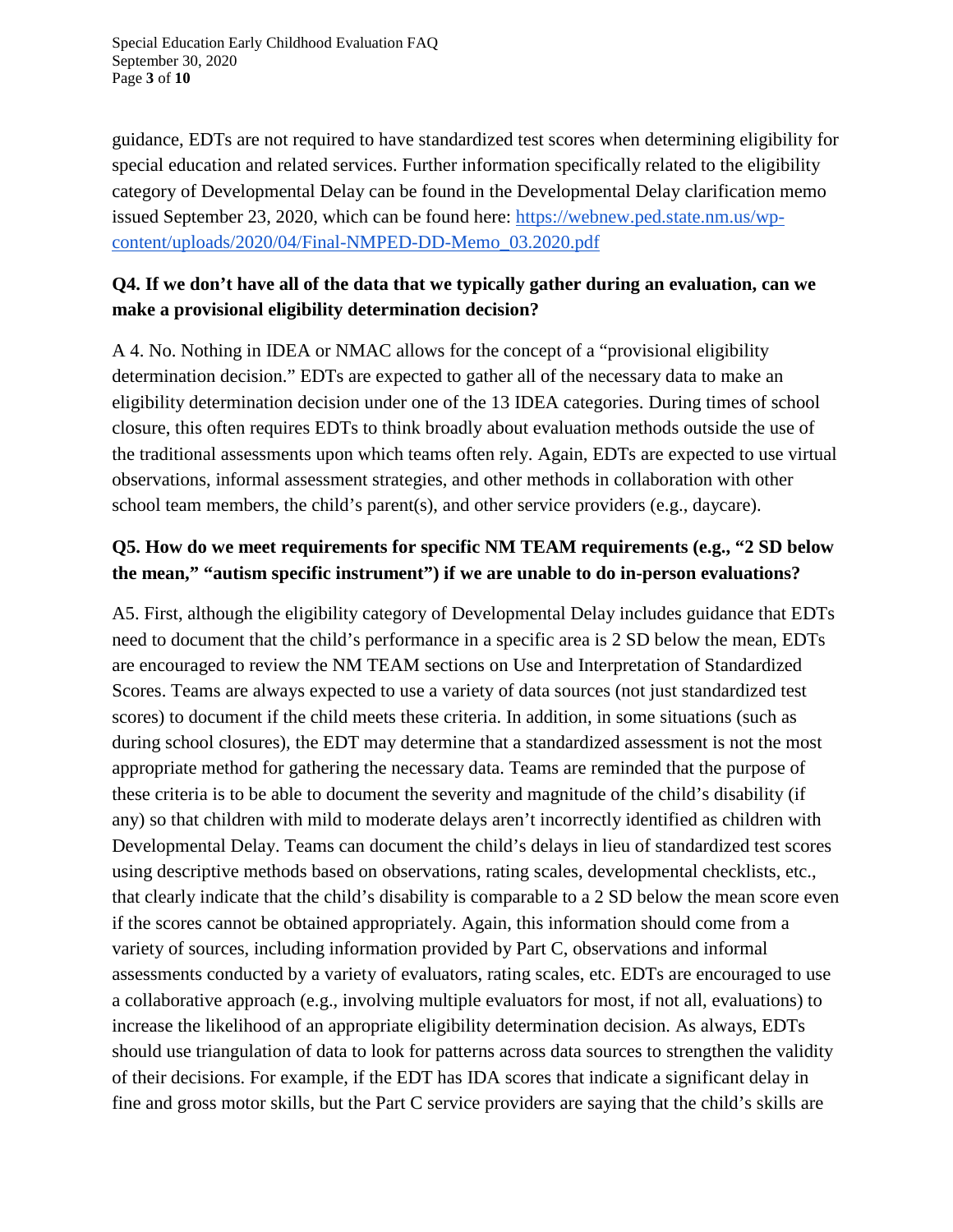Special Education Early Childhood Evaluation FAQ September 30, 2020 Page **4** of **10**

functional for school and a virtual observation conducted by the EDT indicates that the child's gross motor skills are functional, then the EDT likely would not identify the child as a child with a Developmental Delay in Physical Development. This triangulation of data (looking for patterns across the data and, when there is a discrepancy, collecting additional data) should be used for all evaluations and is critical when conducting evaluations during school closure.

Second, other eligibility categories have specific requirements, such as the "autism-specific instrument." Although EDTs may have tools they typically use to collect those data (e.g., ADOS-2), those tools may not be appropriate for virtual administration. In these cases, teams should look for alternative ways to answer the necessary questions. For example, although the ADOS-2 cannot be administered virtually, the EDT can conduct comprehensive observations virtually and triangulate that data with an autism-specific rating scale completed by the parent.

# **Q6. Is it allowed for schools to use the eligibility category of Developmental Delay for our young children until we can go back to doing our traditional in-person evaluations?**

A6. No. As always, the eligibility category of Developmental Delay can only be used when no other eligibility category better describes the child's disability. It is not appropriate to use this category simply because the EDT has not collected adequate data to make another eligibility determination. LEAs continue to be responsible for evaluating children in all areas of suspected need, which includes collecting information related to Autism, Speech or Language Impairment, etc. Using methods such as comprehensive virtual observations in the home setting, informal assessment methods, and, when appropriate and available, using standardized tests that can be conducted virtually, are essential tools that should be able to provide EDTs with the data they need to make appropriate eligibility determination decisions rather than identifying a significant number of children under the category of Developmental Delay.

The SED webinar "Evaluations During COVID-19" provides examples and guidance to support EDTs as they make the transition to virtual evaluations

[\(https://docs.google.com/document/d/1nenq3Zf4pDefl4EeKLndpIILpmAZp72E4QvaBUNfyaQ/](https://docs.google.com/document/d/1nenq3Zf4pDefl4EeKLndpIILpmAZp72E4QvaBUNfyaQ/edit) [edit\)](https://docs.google.com/document/d/1nenq3Zf4pDefl4EeKLndpIILpmAZp72E4QvaBUNfyaQ/edit). In addition, the SED webinar series "Autism Evaluations" provides a detailed discussion of conducting behavioral observations to support eligibility determinations under the category of Autism when traditional tools, such as the ADOS-2, are not available or appropriate [\(https://www.rec9nm.org/Autism\)](https://www.rec9nm.org/Autism).

# **Q7. How should EDTs conduct evaluations of children who are not receiving services from a Part C provider (e.g., PreK students)?**

A7. As with all evaluations, the EDT must gather data to meet the requirements outlined in NM TEAM. With children who aren't receiving services from Part C, the EDT won't be able to obtain the same type of existing data, but should use the same strategies to collect new data.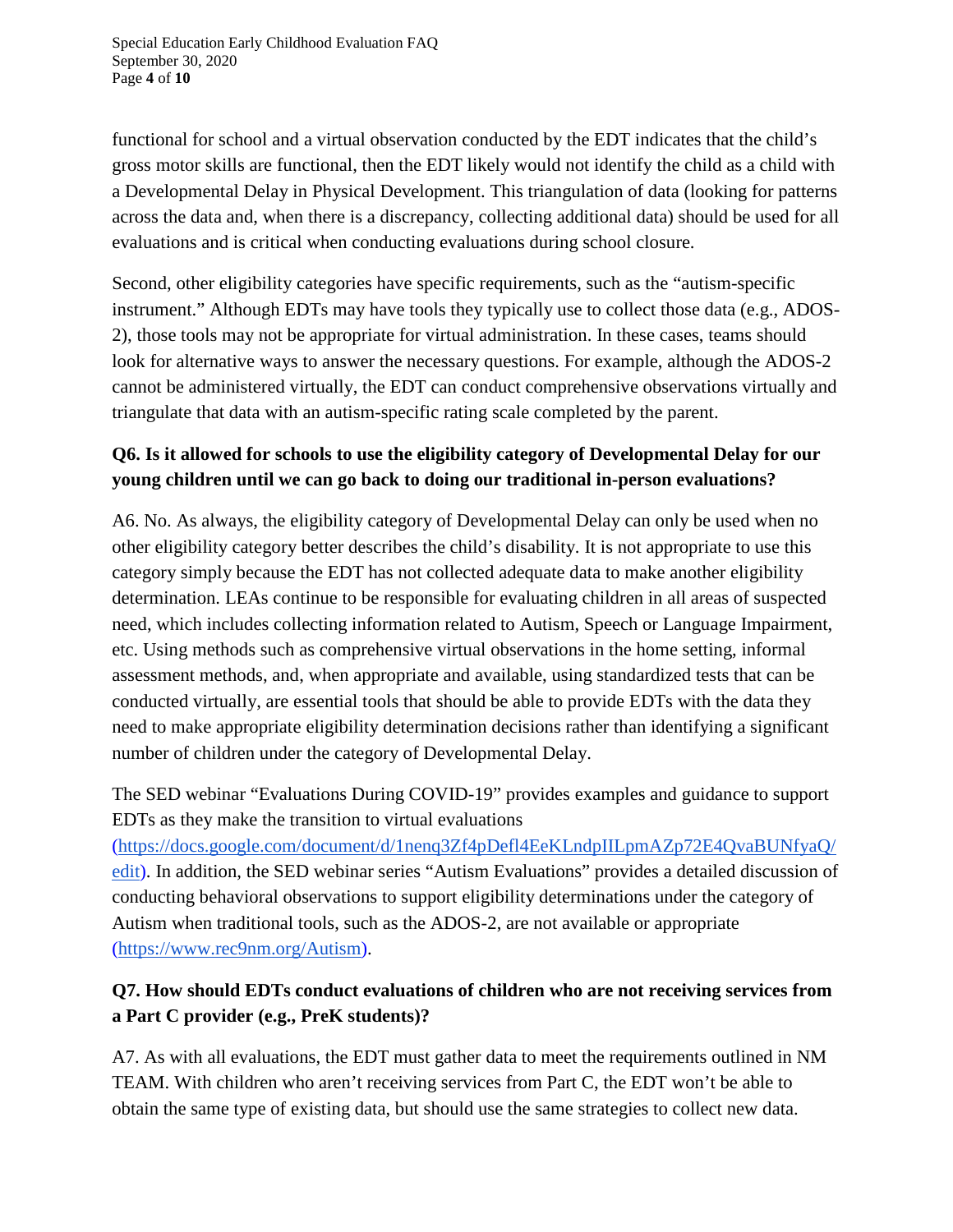Special Education Early Childhood Evaluation FAQ September 30, 2020 Page **5** of **10**

These data can include virtual observations of the child in the home or community setting (depending on where that child spends his/her time), interviews with the child's parent(s), interviews with other care providers (e.g., if the child is in daycare or a PreK program), rating scales, checklists, and informal assessment of specific skills (e.g., fine motor skills, gross motor skills, language abilities, speech skills, adaptive behavior, etc.). Overall these evaluations should look very similar to evaluations for children transitioning from Part C, as EDTs will typically be collecting this additional data to supplement the information provided by Part C providers.

When schools begin to reopen in a hybrid or fully open model, some of these assessments may be conducted in-person and some of the observations may be conducted in person (e.g., at the child's daycare), but EDTs are encouraged to continue to use virtual strategies as much as appropriate during the COVID-19 public health crisis. This minimizes exposure risk for the child, family, care providers, and school staff. In addition, if a child is only at school for a limited time, it allows for the child to engage in the learning environment without distractions from the evaluation team.

#### **Q8. Face shields vs. masks. Do we need to have both while testing?**

A8. As schools begin to transition to hybrid and fully-open models, it is important for staff, children, and families to be protected. Staff members who work in a close contact assignment (such as those who must conduct diaper changes, change feeding tubes, or who work with students with disabilities that require less than six feet of social distance) must be provided with medical grade masks (including procedural, surgical, or N95 masks) and a face shield. PED Memo Eligibility to Return to In-person learning. August 28th.

As with all guidance, this may change as more information is gathered about the transmission of the virus. Face shields and face masks provide different types of protection, with face shields providing protection primarily from large respiratory droplets and face masks providing protection from smaller droplets. Considerations such as the distance between the child and evaluator, amount of air circulation in the room, time spent in the room together, and type of interaction (e.g., talking vs. mostly gestures) are all factors that may impact the transmission of the virus and should be taken into consideration when a district and/or evaluator is determining the most appropriate method to protect the staff, child, and family. Evaluators should consult with guidelines established by their district to ensure that they are following district policies. Plexiglas barriers may provide an additional layer of protection, but generally should not be used without the other measures (e.g., masks, distancing, etc.), as the effectiveness of these barriers during sustained interactions has not been studied and there is increased evidence of airborne transmission of the virus.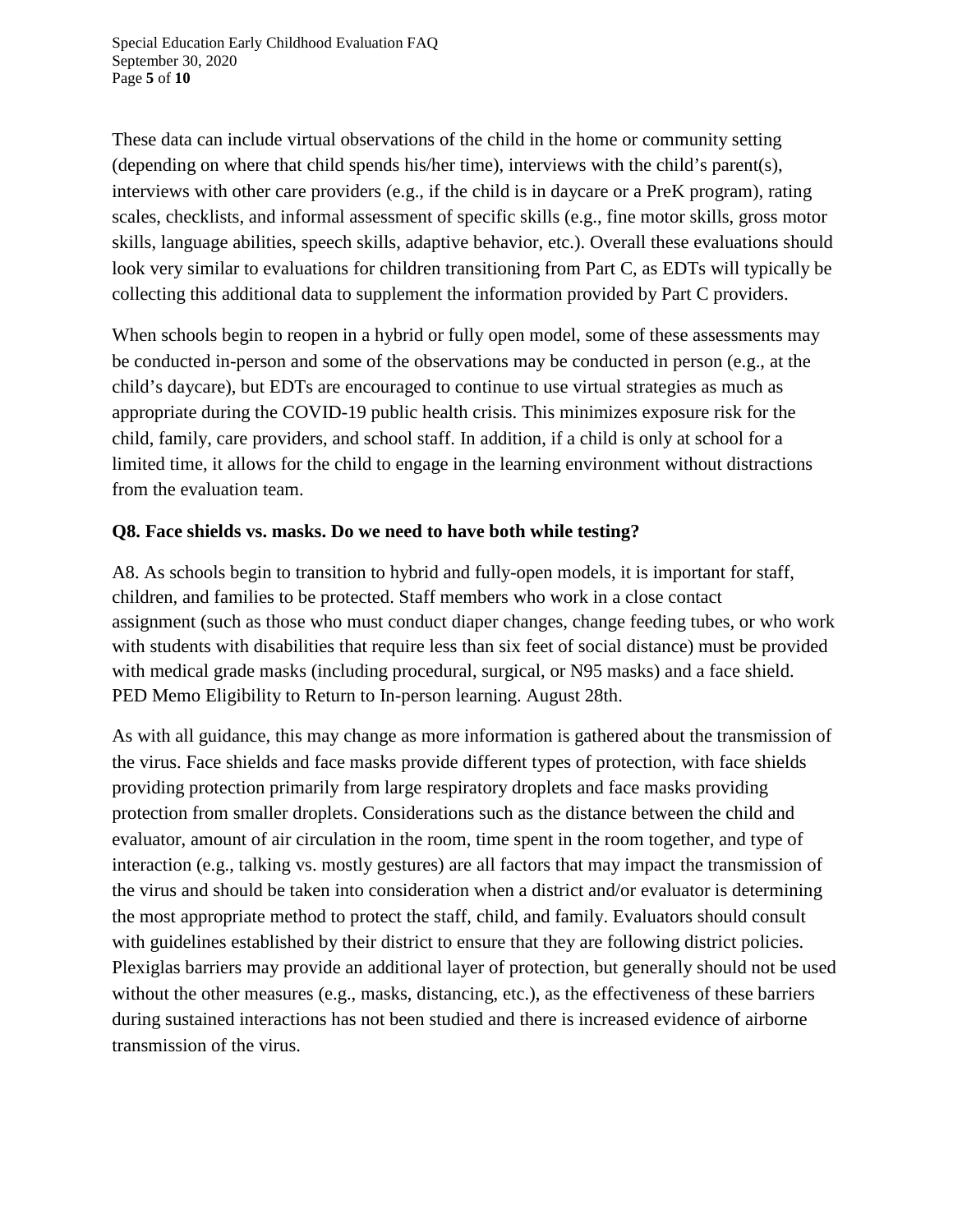When evaluating articulation skills, it may be necessary for the evaluator to be able to see the child's mouth during speaking. This may not be possible if a child is wearing a mask, so evaluators are encouraged to be thoughtful about other methods for conducting these evaluations. For example, the evaluator may conduct that part of the evaluation using virtual/remote methods while the child is at home. The parents may be asked to provide a video of the child speaking with the camera placed very close to the child's face. When schools are open in a hybrid or fullyreopen model, it may also be an option to take the child outside (to a non-enclosed space) and have him/her remove the mask for a very brief amount of time while the oral-motor and speech skills are evaluated.

## **Q9. Should parents stay in the room with us while we are doing evaluations?**

A9. In general, in-person evaluations should not be conducted at this time. However, as schools transition to hybrid and fully-open models, EDTs may choose to bring some children to school for some parts of their evaluation. Under these circumstances, parents generally should not be in the room during the evaluation unless that is expected for administration of the assessment.

During virtual/remote evaluations, the parent will need to be in the room to support the evaluator and the child with the use of technology (e.g., changing the camera angle, moving through the room, etc.). If the evaluator is conducting a formal or informal assessment, they should clearly explain to the parent the purpose of the assessment and what type of help, if any, they should provide the child.

## **Q10. How do we adhere to the close contact guidance?**

A10. Both a mask and a face-shield are required when not able to adhere to 6 feet social distancing. While schools are in remote learning and/or hybrid learning models, evaluators must adhere to the 6-foot social distancing expectation, even when using other protective strategies (e.g., masks, shields, Plexiglas). When schools are in the fully-open model, evaluators must distance as much as possible and close contact with students should be limited. Staff members who work in a close contact assignment (such as those who must conduct diaper changes, change feeding tubes, or who work with students with disabilities that require less than six feet of social distance) must be provided with medical grade masks (including procedural, surgical, or N95 masks) and a face shield.

## **Q11. Can we go to the sites to see students while evaluating?**

A11. Yes, this is allowable while gathering data. Evaluators must be thoughtful about respecting the social distancing and mask-use guidelines and ensuring that room capacity, etc., is followed during these evaluations. Again, use of alternative methods for gathering the data while schools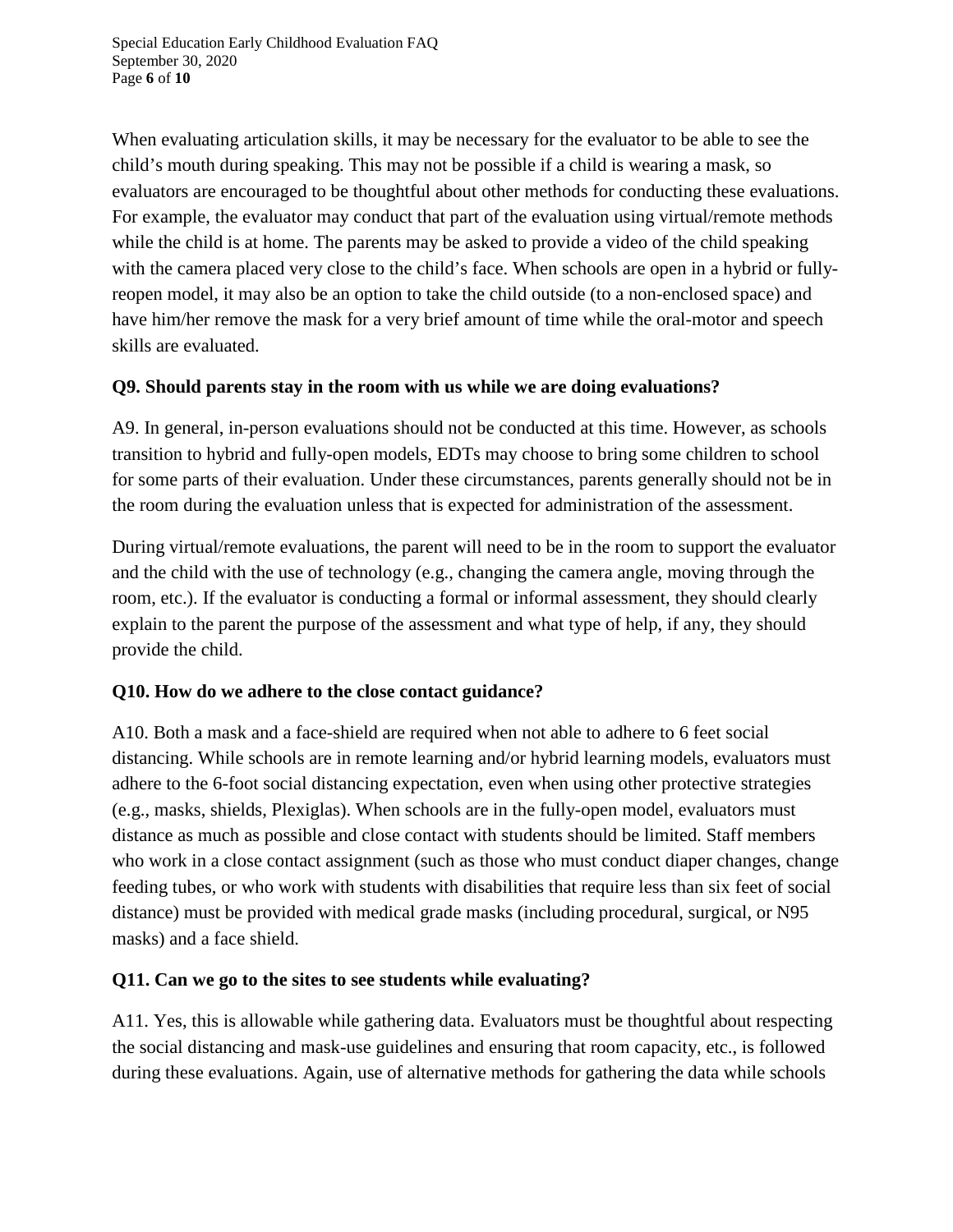are in remote and/or hybrid models is recommended, such as using video conferencing to conduct the observations in the daycare/PreK site.

# **Q12. Can we do preliminary eligibility determinations (e.g., based primarily on Part C data) and wait for schools to reopen so that we can use our traditional face-to-face evaluation methods?**

A12. No. EDTs are encouraged to collaborate to identify methods of data collection that can be gathered without in-person evaluation methods, as most data can be collected in a virtual format. There are a few, rare circumstances where a preliminary eligibility determination may be most appropriate, but in general, EDTs should be able to gather the necessary data if they consider methods and tools other than their traditional in-person assessment tools.

Please reference the following documents:

- [PED pre-k-Preschool Reentry Guidance](https://webnew.ped.state.nm.us/wp-content/uploads/2020/07/NMPED_SupportDoc_PreK-Preschool.pdf)
- [Special Education Services Reentry Guidance](https://webnew.ped.state.nm.us/wp-content/uploads/2020/07/NMPED_SupportDoc_SpecialEducation.pdf)
- NM Transition Part C to Part B Guidance Document

### **Q13. How should we plan to conduct initial evaluations and reevaluations?**

A13. Consistent with previous guidance, schools are obligated to continue with child find activities for children ages three through 21 with known or suspected disabilities. This means that evaluation teams need to consider the most appropriate way to conduct evaluations in a manner that is consistent with the current NMPED guidance regarding school services. At least until August 3, 2020 schools have been advised that face-to-face, in-person interactions with students are not permitted. When schools are open in a remote (virtual and/or online) model, teams are encouraged to continue to conduct evaluations remotely using tools and strategies that minimize face-to-face, in-person interactions. *When schools are open in a hybrid model, students and staff must maintain 6-foot social distancing.* This distancing requirement poses challenges to some types of formal assessments, so schools are encouraged to continue to use virtual assessments when possible and appropriate.

#### **Q14. The guidance above is contradictory to the Pre-K / Preschool Guidance (#22), which mentions "teachers may choose to use properly fitting clear face shields so that children can see their faces. If teachers can do this, then can evaluators of preschoolers do the same, or is this being allowed for teachers under the understanding that they are limited to exposure only from their students and not different families on an on-going basis?**

A14. Evaluators are working under Part B, criteria. Updated guidance provided by Part B must be used to maximize the safety of our staff, children, and families. A8 and A10 outline the updated guidance that will be followed by all evaluators and staff members working with students.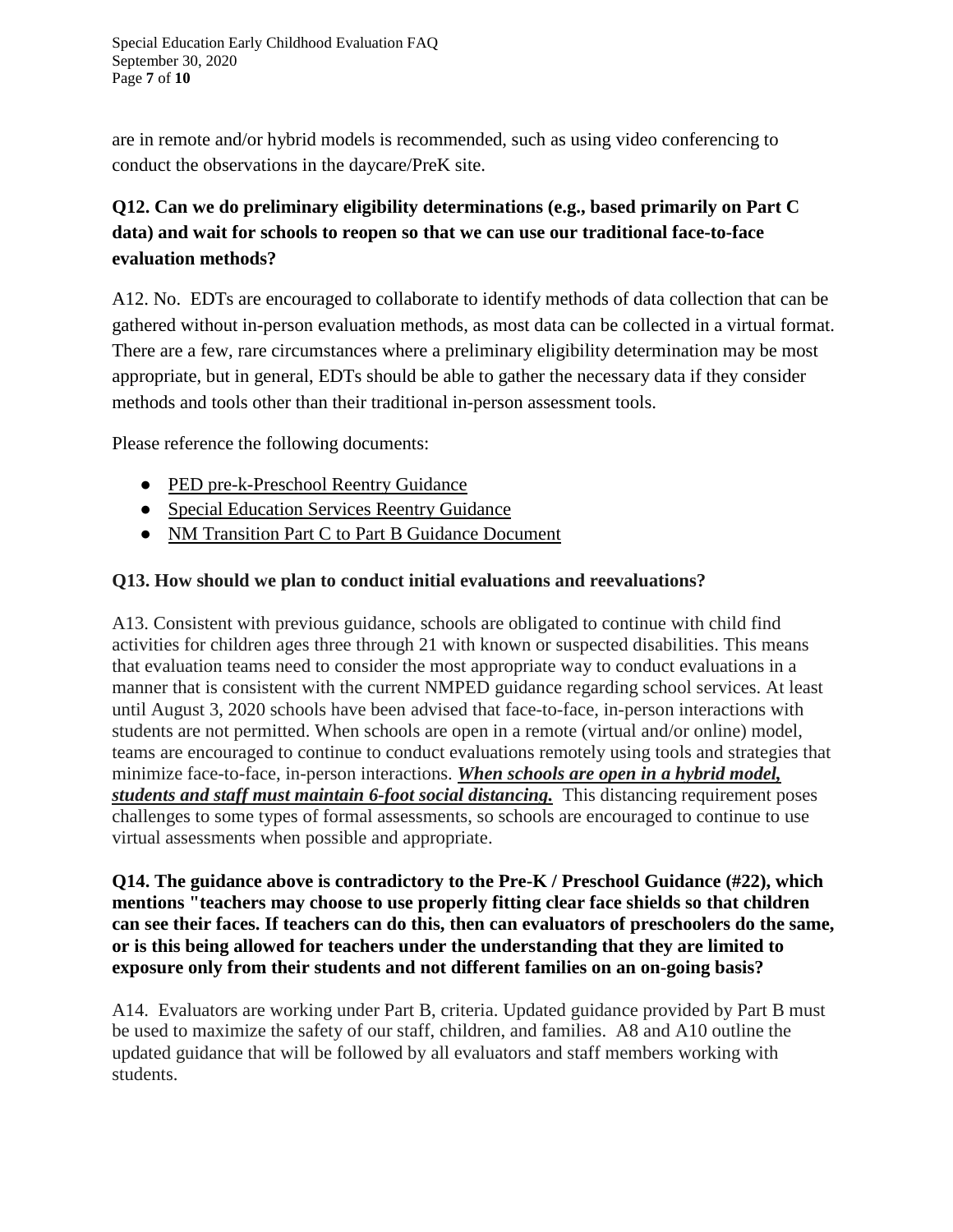### **Q15: There is a concern about how to remotely assess young children's articulation and phonological processes. Can the Goldman-Fristoe Test of Articulation-Third Edition (GFTA-3) be considered if it is administered on an approved online platform?**

A15. Standard Scores may not be able to be obtained, but using the GFTA-3 could potentially allow the SLP to determine if a child is able to produce developmentally appropriate speech sounds through a picture-naming task. Evaluation teams need to use a variety of data sources. They may be able to administer some assessments virtually and obtain standardized scores. However, they may also need to use other methods, such as observation, language/speech samples, etc., to support the testing data. Evaluators should be aware of the audio distortion sometimes present when using virtual platforms and identify strategies to obtain clearer speech samples, if necessary (e.g., audio recording provided by parent, use of telephone, etc.).

#### **Q16. A speech sample might also be able to be obtained via an online platform to provide additional data. Would this be approved?**

A16. Yes, see answer to previous question.

#### **Q17. Since many of these children are not enrolled in school, how will we address a remote assessment for those families who do not have the support of technology in their homes?**

A17. Consider having technology available to loan to families during the evaluation process, e.g., a Chromebook, a mobile hotspot, etc., so that the data can be gathered.

**Q18. For the psychological/behavioral portion of the early childhood assessments, we rely heavily on rating scales and behavioral observations. It is important that the behavioral observations have some ecological validity; i.e., we typically observe for behaviors that may interfere with the child's functioning in a preschool setting (with adults who are not parents), rather than only behaviors that interfere with the child's functioning at home (with parents). How can we make observations ecologically valid and more generalizable to the preschool setting?**

A18: Conduct multiple observations in whatever settings are available. Many of our PreK students aren't typically in settings other than home, so it is important to recognize that our available data for these children is limited by nature. However, by conducting observations that are both unguided (e.g., watching the child during natural activities at home) and guided (e.g., watching the child engaging in specific activities as indicated by the observer) will provide valuable information that EDTs can use to support their eligibility determination decisions.

### **Q19: What publishers are supporting virtual administration of cognitive assessments aside from Transdisciplinary Play-Based Assessment? We can research individual publishers/assessments, but what are the recommendations from PED?**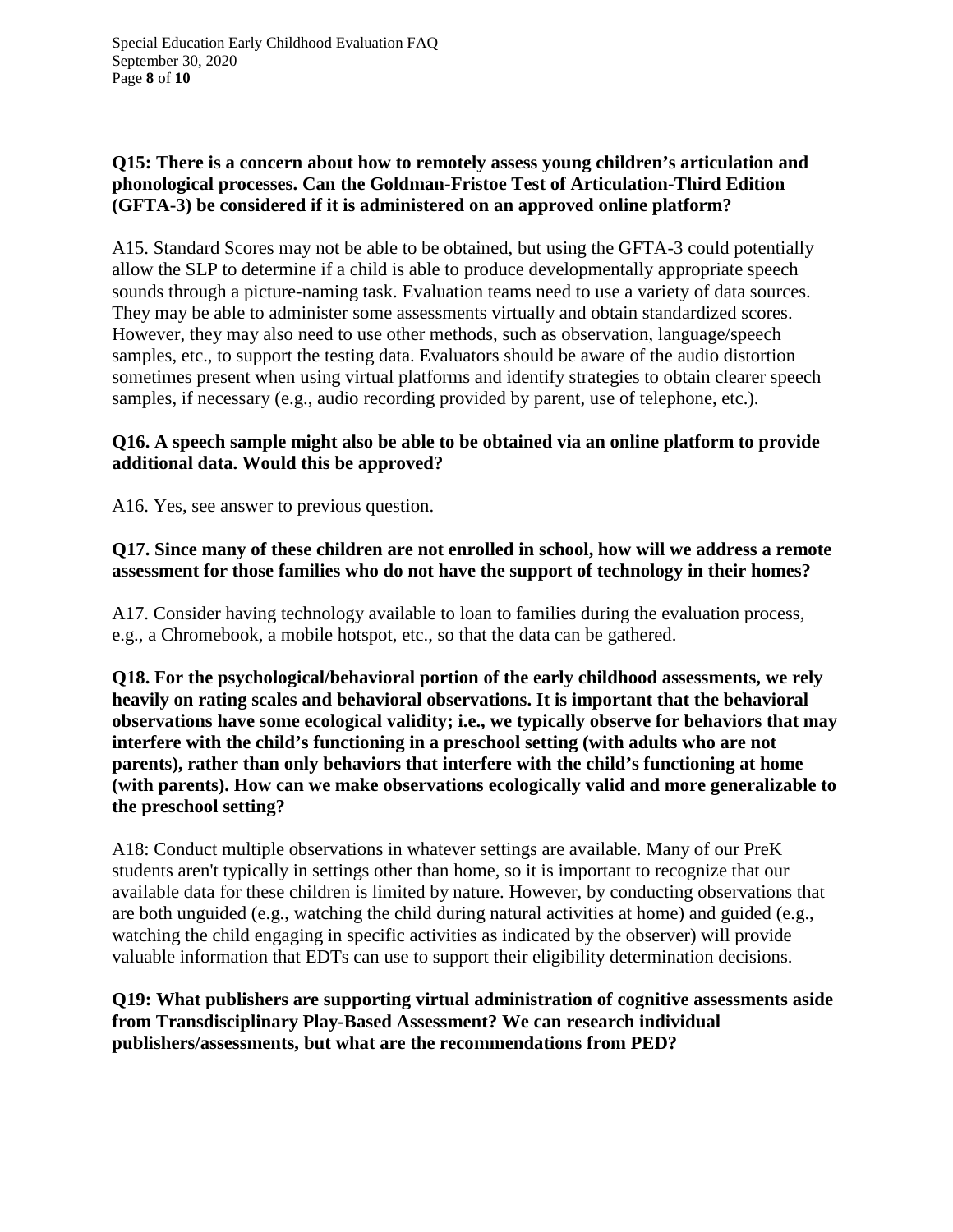Special Education Early Childhood Evaluation FAQ September 30, 2020 Page **9** of **10**

A19: The PED does not endorse or recommend specific assessments. The EDT must determine what assessments are most appropriate for a particular child within a specific context. It is important to remember that specific areas (e.g., cognitive abilities) do not need to be assessed for all children. EDTs must evaluate a child in areas of suspected need, so if information from the referral, observations, and interviews does not indicate concerns in a particular area, that area does not need to be formally assessed. Many eligibility determination decisions can be made without the need to complete a cognitive assessment.

#### **Q20. Is PED planning any formal training on the transdisciplinary play-based assessment? Or any formal trainings in regards to how to collect valid and reliable behavioral observation data for preschool-aged children when we can only observe them in the home with parents?**

A20. No, districts are responsible for approving, purchasing, and the purchase of training for assessments chosen. Please see A19.

### **Q21. Can we work collaboratively with another agency?**

A21. Yes, alignment and shared training between agencies following the developer's protocols are acceptable. Work with your district administration for approval and collaboration for purchase and training as this is a district decision. Guidance: Ratios & Group Size As of July 1, the New Mexico Early Childhood Education and Care Department (ECECD) has approved that four-year-old Pre-K/preschool ratios and group size may return to the FOCUS standard of 20 children and two adults. Mixed-age and three-year-old classrooms (Title 1) may never exceed 16 children with at least two adults. Special education classrooms will follow the ratio and group size guidance in FOCUS.

#### **Q22. "At least" two adults means there can be more than two? When ancillary staff and special education teachers are pushing in there will be much more.**

A22. Additional adults can be present, if necessary, as long as social distancing and other precautions can be followed. "At least" is interpreted to mean "two or more."

#### **Q23. Are school-staff allowed to visit daycares?**

A23: Yes. Please follow social distancing and other pandemic cautions.

#### **Q24. Part C Providers have moved towards using the ASQ-Screener instead of the IDA. When did this transition take place?**

A24. Please refer to the Family Infant Toddler guidance document at this link: [FIT guidance](https://www.google.com/url?q=http%3A%2F%2Fcdd.unm.edu%2Fearly-childhood-programs%2Fearly-childhood-learning-network%2Ffamily-infant-toddler-program-training%2Fcovid19.html)

#### **Q25. How was this change communicated to Part C providers?**

A25. (Through a Q and A document) [FIT Q and A](http://cdd.unm.edu/early-childhood-programs/early-childhood-learning-network/family-infant-toddler-program-training/pdfs/fit-faq-covid19.pdf)

#### **Q26. Is there a plan to communicate Part C information to LEAs?**